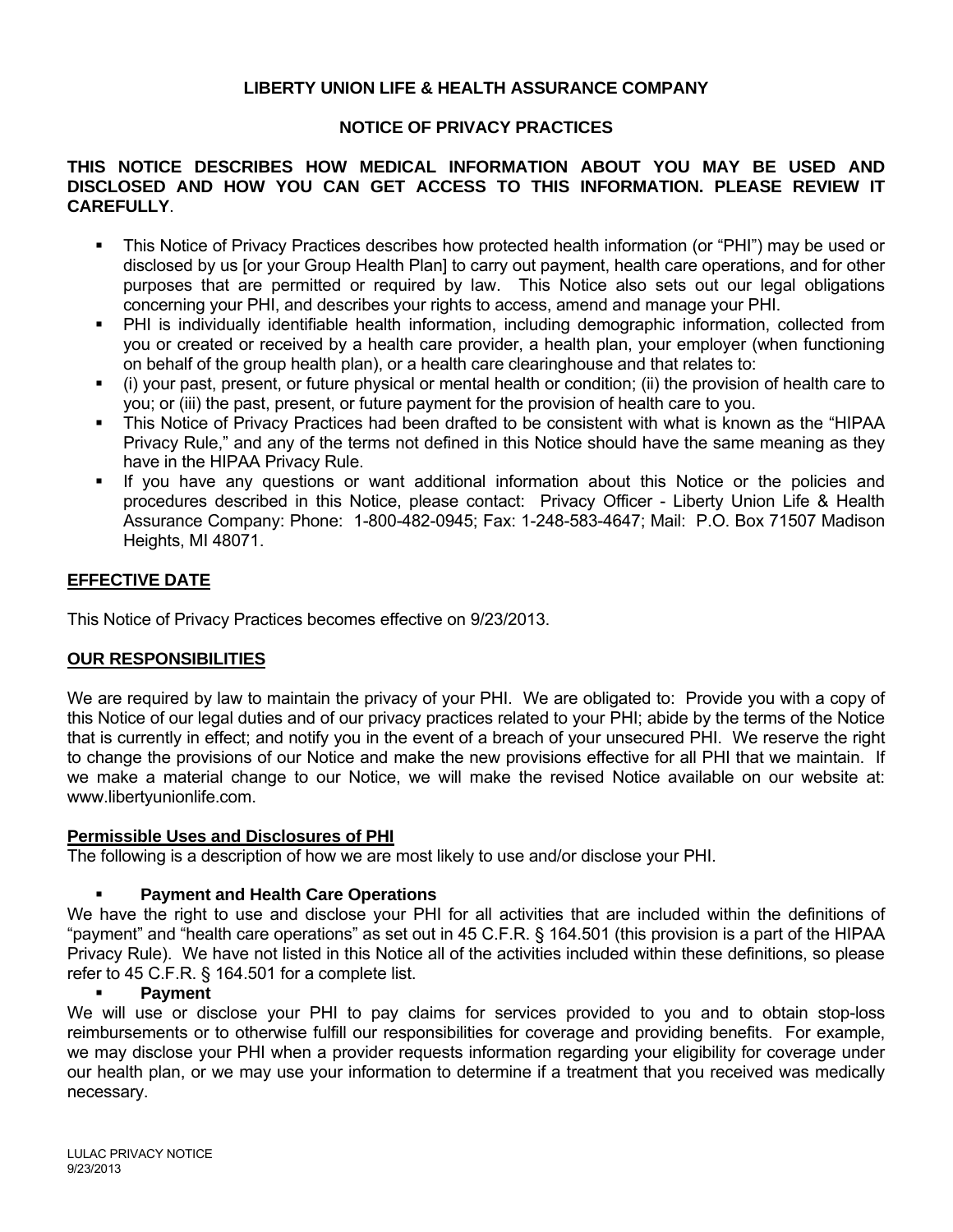## **Health Care Operations**

We will use or disclose your PHI to support our business functions. These functions include, but are not limited to: Quality assessment and improvement, reviewing provider performance, licensing, stop-loss underwriting, business planning, and business development. For example, we may use or disclose your PHI: (i) to provide you with information about a disease management program; (ii) to respond to a customer service inquiry from you; or (iii) in connection with fraud and abuse detection and compliance programs.

## **Other Permissible Uses and Disclosures of PHI**

The following is a description of other possible ways in which we may (and are permitted to) use and/or disclose your PHI.

# **Required by Law**

We may use or disclose your PHI to the extent the law requires the use or disclosure. When used in this Notice, "required by law" is defined as it is in the HIPAA Privacy Rule. For example, we may disclose your PHI when required by national security laws or public health disclosure laws.

## **Public Health Activities**

We may use or disclose your PHI for public health activities that are permitted or required by law. For example, we may use or disclose information for the purpose of preventing or controlling disease, injury, or disability, or we may disclose such information to a public health authority authorized to receive reports of child abuse or neglect.

We also may disclose PHI, if directed by a public health authority, to a foreign government agency that is collaborating with the public health authority.

## **Health Oversight Activities**

We may disclose your PHI to a health oversight agency for activities authorized by law, such as: Audits; investigations; inspections; licensure or disciplinary actions; or civil, administrative, or criminal proceedings or actions. Oversight agencies seeking this information include government agencies that oversee: (i) the health care system;

(ii) government benefit programs;

- (iii) other government regulatory programs; and
- (iv) compliance with civil rights laws.

## **Abuse or Neglect**

We may disclose your PHI to a government authority that is authorized by law to receive reports of abuse, neglect, or domestic violence. Additionally, as required by law, we may disclose to a governmental entity authorized to receive such information your PHI if we believe that you have been a victim of abuse, neglect, or domestic violence.

## **Legal Proceedings**

We may disclose your PHI:

(i) in the course of any judicial or administrative proceeding;

(ii) in response to an order of a court or administrative tribunal (to the extent such disclosure is expressly authorized); and

(iii) in response to a subpoena, a discovery request, or other lawful process, once we have met all administrative requirements of the HIPAA Privacy Rule. For example, we may disclose your PHI in response to a subpoena for such information, but only after we first meet certain conditions required by the HIPAA Privacy Rule.

## **Law Enforcement**

Under certain conditions, we also may disclose your PHI to law enforcement officials. For example, some of the reasons for such a disclosure may include, but not be limited to:

(i) it is required by law or some other legal process;

(ii) it is necessary to locate or identify a suspect, fugitive, material witness, or missing person; and

(iii) it is necessary to provide evidence of a crime that occurred on our premises.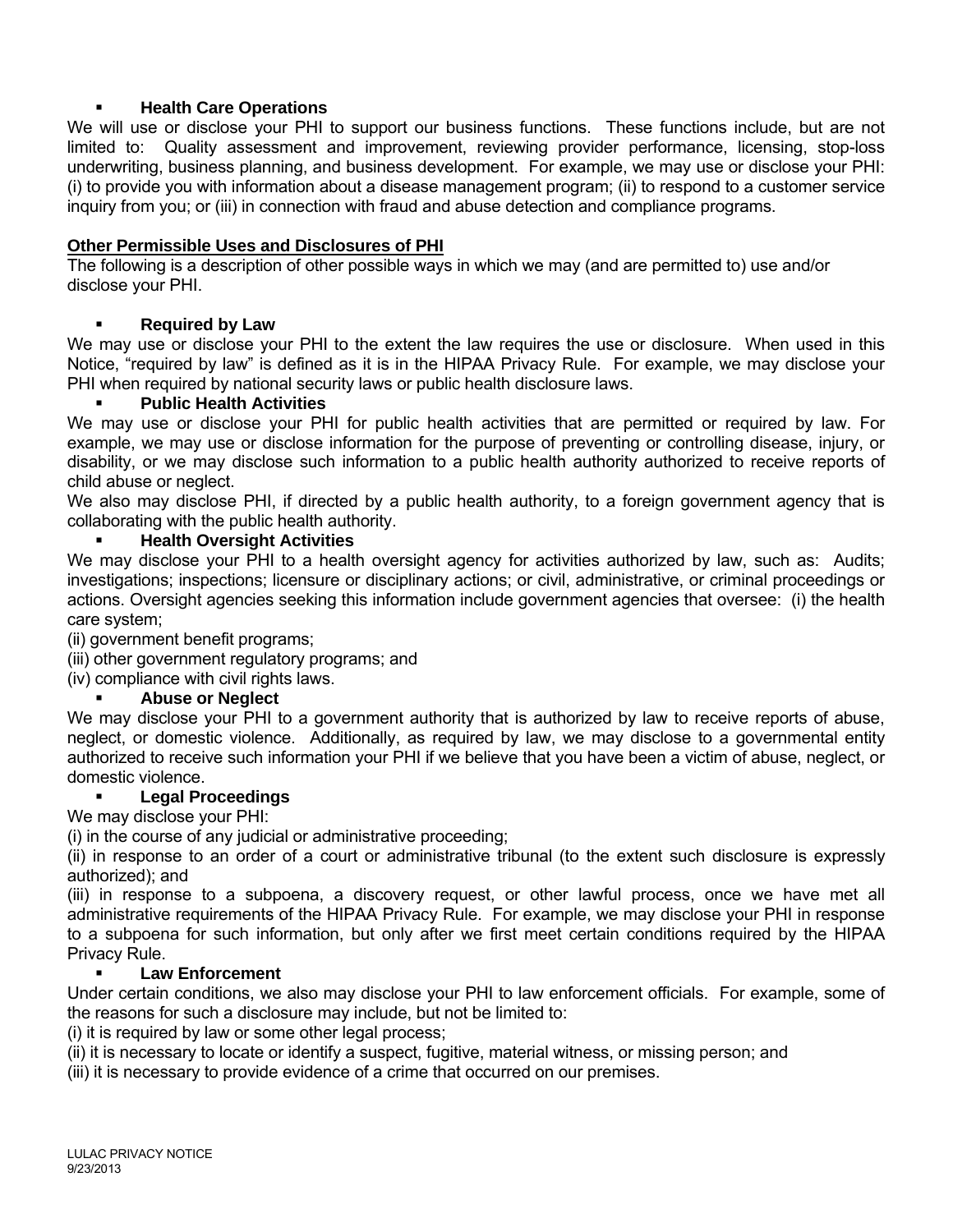# **Coroners, Medical Examiners, Funeral Directors; Organ Donation Organizations**

We may disclose PHI to a coroner or medical examiner for purposes of identifying a deceased person, determining a cause of death, or for the coroner or medical examiner to perform other duties authorized by law. We also may disclose, as authorized by law, information to funeral directors so that they may carry out their duties. Further, we may disclose PHI to organizations that handle organ, eye, or tissue donation and transplantation.

### **Research**

We may disclose your PHI to researchers when an institutional review board or privacy board has: (i) reviewed the research proposal and established protocols to ensure the privacy of the information; and (ii) approved the research.

## **To Prevent a Serious Threat to Health or Safety**

Consistent with applicable federal and state laws, we may disclose your PHI if we believe that the disclosure is necessary to prevent or lessen a serious and imminent threat to the health or safety of a person or the public. We also may disclose PHI if it is necessary for law enforcement authorities to identify or apprehend an individual.

### **Military Activity and National Security, Protective Services**

Under certain conditions, we may disclose your PHI if you are, or were, Armed Forces personnel for activities deemed necessary by appropriate military command authorities. If you are a member of foreign military service, we may disclose, in certain circumstances, your information to the foreign military authority. We also may disclose your PHI to authorized federal officials for conducting national security and intelligence activities, and for the protection of the President, other authorized persons, or heads of state.

#### **Inmates**

If you are an inmate of a correctional institution, we may disclose your PHI to the correctional institution or to a law enforcement official for: (i) the institution to provide health care to you; (ii) your health and safety and the health and safety of others; or (iii) the safety and security of the correctional institution.

### **Workers' Compensation**

We may disclose your PHI to comply with workers' compensation laws and other similar programs that provide benefits for work-related injuries or illnesses.

### **Emergency Situations**

We may disclose your PHI in an emergency situation, or if you are incapacitated or not present, to a family member, close personal friend, authorized disaster relief agency, or any other person previous identified by you. We will use professional judgment and experience to determine if the disclosure is in your best interests. If the disclosure is in your best interest, we will disclose only the PHI that is directly relevant to the person's involvement in your care.

#### **Fundraising Activities**

We may use or disclose your PHI for fundraising activities, such as raising money for a charitable foundation or similar entity to help finance its activities. If we do contact you for fundraising activities, we will give you the opportunity to opt-out, or stop, receiving such communications in the future.

# **Group Health Plan Disclosures**

We may disclose your PHI to a sponsor of the group health plan – such as an employer or other entity – that is providing a health care program to you. We can disclose your PHI to that entity if that entity has contracted with us to administer your health care program on its behalf.

#### **Underwriting Purposes**

We may use or disclose your PHI for underwriting purposes, such as to make a determination about a coverage application or request. If we do use or disclose your PHI for underwriting purposes, we are prohibited from using or disclosing in the underwriting process your PHI that is genetic information.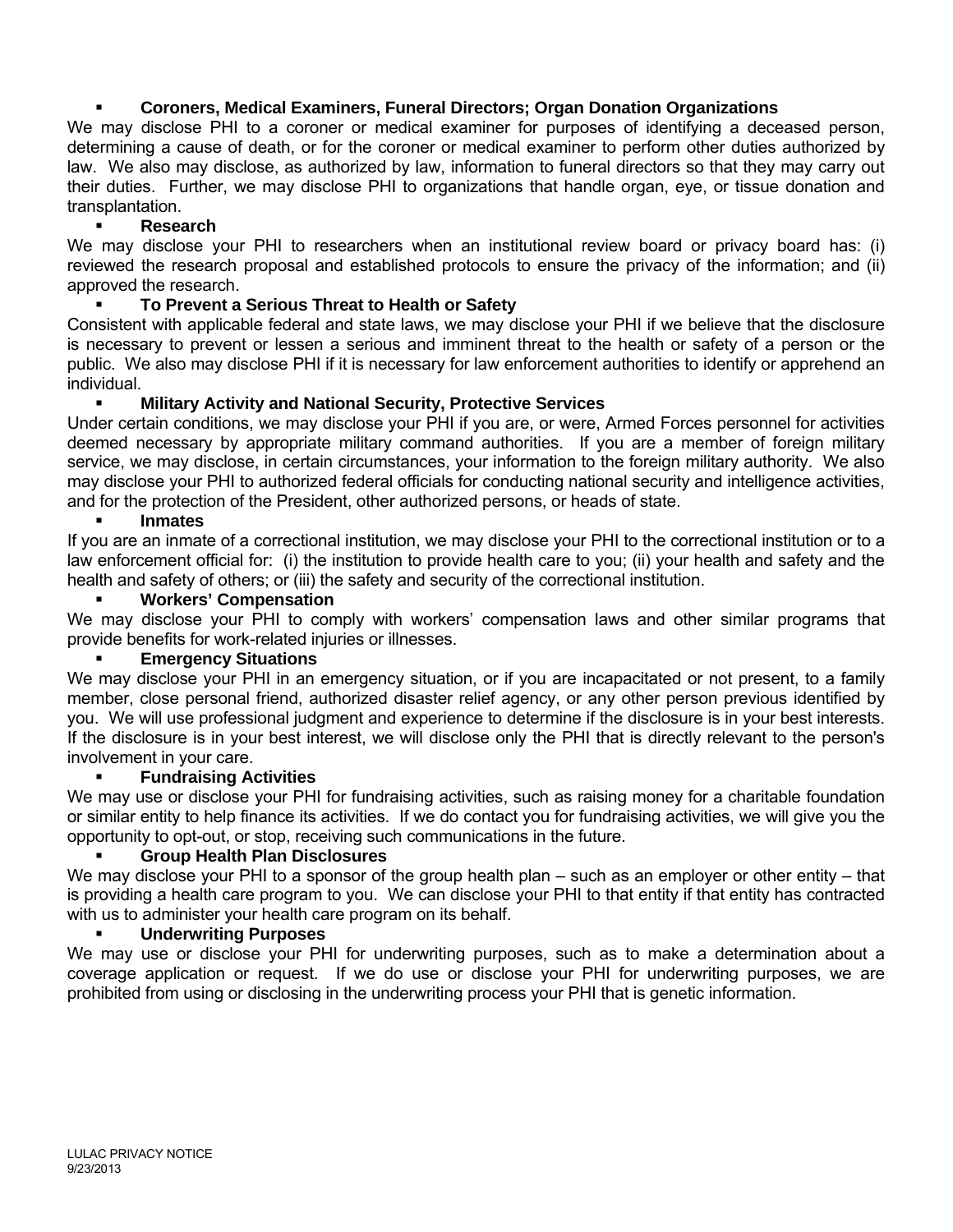# **Others Involved in Your Health Care**

Using our best judgment, we may make your PHI known to a family member, other relative, close personal friend or other personal representative that you identify. Such a use will be based on how involved the person is in your care, or payment that relates to your care. We may release information to parents or guardians, if allowed by law.

If you are not present or able to agree to these disclosures of your PHI, then, using our professional judgment, we may determine whether the disclosure is in your best interest.

### **Uses and Disclosures of Your PHI that Require Your Authorization**

### **Sale of PHI**

We will request your written authorization before we make any disclosure that is deemed a sale of your PHI, meaning that we are receiving compensation for disclosing the PHI in this manner.

### **Marketing**

We will request your written authorization to use or disclose your PHI for marketing purposes with limited exceptions, such as when we have face-to-face marketing communications with you or when we provide promotional gifts of nominal value.

### **Psychotherapy Notes**

We will request your written authorization to use or disclose any of your psychotherapy notes that we may have on file with limited exception, such as for certain treatment, payment or health care operation functions. Other uses and disclosures of your PHI that are not described above will be made only with your written authorization. If you provide us with such an authorization, you may revoke the authorization in writing, and this revocation will be effective for future uses and disclosures of PHI. However, the revocation will not be effective for information that we already have used or disclosed, relying on the authorization.

### **Required Disclosures of Your PHI**

The following is a description of disclosures that we are required by law to make.

## **Disclosures to the Secretary of the U.S. Department of Health and Human Services**

We are required to disclose your PHI to the Secretary of the U.S. Department of Health and Human Services when the Secretary is investigating or determining our compliance with the HIPAA Privacy Rule.

#### **Disclosures to You**

We are required to disclose to you most of your PHI in a "designated record set" when you request access to this information. Generally, a "designated record set" contains medical and billing records, as well as other records that are used to make decisions about your health care benefits. We also are required to provide, upon your request, an accounting of most disclosures of your PHI that are for reasons other than payment and health care operations and are not disclosed through a signed authorization.

We will disclose your PHI to an individual who has been designated by you as your personal representative and who has qualified for such designation in accordance with relevant state law. However, before we will disclose PHI to such a person, you must submit a written notice of his/her designation, along with the documentation that supports his/her qualification (such as a power of attorney).

Even if you designate a personal representative, the HIPAA Privacy Rule permits us to elect not to treat the person as your personal representative if we have a reasonable belief that:

(i) you have been, or may be, subjected to domestic violence, abuse, or neglect by such person;

(ii) treating such person as your personal representative could endanger you; or

(iii) we determine, in the exercise of our professional judgment, that it is not in your best interest to treat the person as your personal representative.

#### **Business Associates**

We contract with individuals and entities (Business Associates) to perform various functions on our behalf or to provide certain types of services. To perform these functions or to provide the services, our Business Associates will receive, create, maintain, use, or disclose PHI, but only after we require the Business Associates to agree in writing to contract terms designed to appropriately safeguard your information. For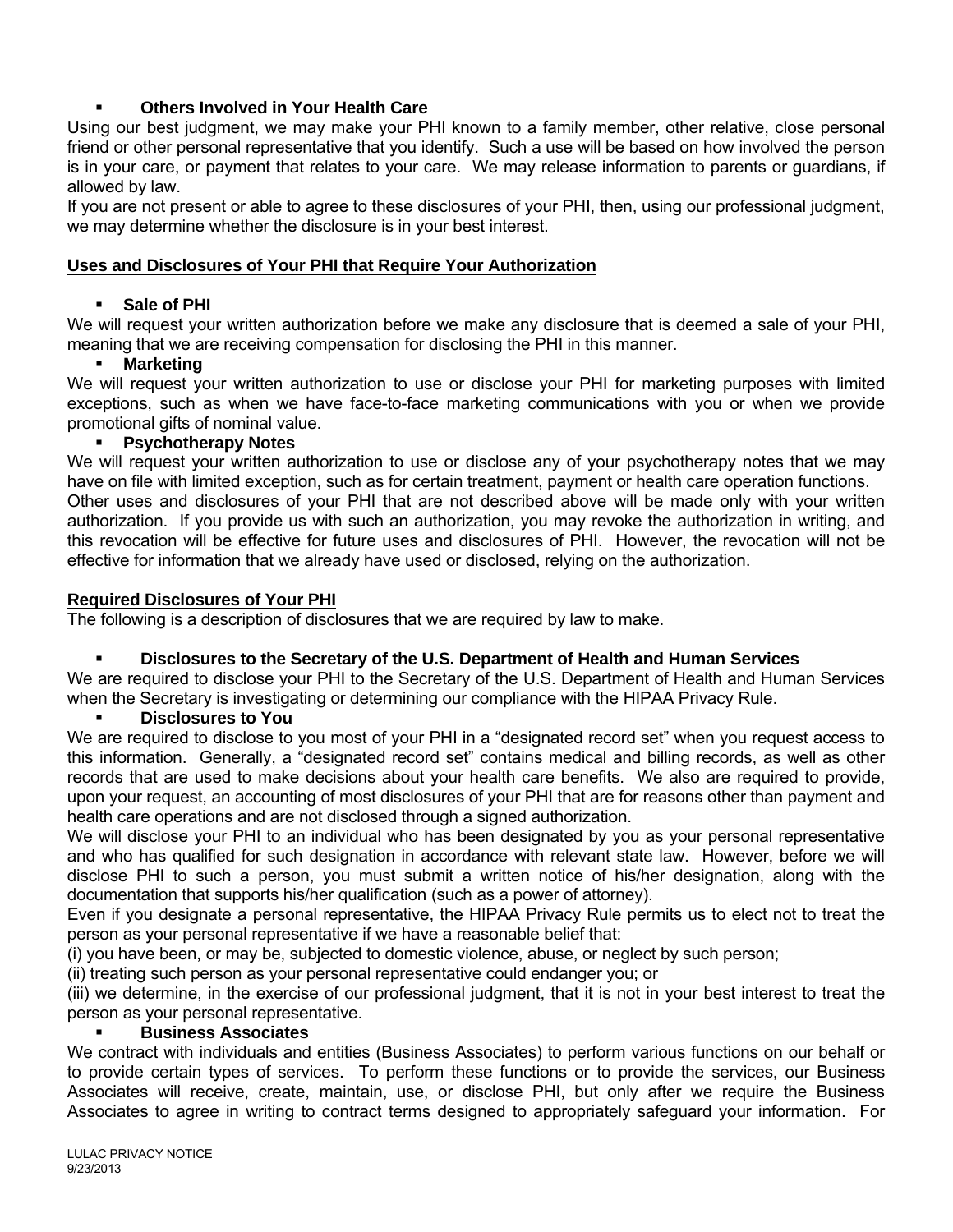example, we may disclose your PHI to a Business Associate to administer claims or to provide member service support, utilization management, subrogation, or pharmacy benefit management. Examples of our business associates would be our Third Party Administrator, Mid-America Associates, Inc., which will be handling many of the functions in connection with the operation of the Group Health Plan; the retail pharmacy; and the mail order pharmacy.

# **Other Covered Entities**

We may use or disclose your PHI to assist health care providers in connection with their treatment or payment activities, or to assist other covered entities in connection with payment activities and certain health care operations. For example, we may disclose your PHI to a health care provider when needed by the provider to render treatment to you, and we may disclose PHI to another covered entity to conduct health care operations in the areas of quality assurance and improvement activities, or accreditation, certification, licensing or credentialing. This also means that we may disclose or share your PHI with other insurance carriers in order to coordinate benefits, if you or your family members have coverage through another carrier.

## **Plan Sponsor**

We may disclose your PHI to the plan sponsor of the Group Health Plan for purposes of plan administration or pursuant to an authorization request signed by you.

## **Potential Impact of State Law**

The HIPAA Privacy Rule regulations generally do not "preempt" (or take precedence over) state privacy or other applicable laws that provide individuals greater privacy protections. As a result, to the extent state law applies, the privacy laws of a particular state, or other federal laws, rather than the HIPAA Privacy Rule regulations, might impose a privacy standard under which we will be required to operate. For example, where such laws have been enacted, we will follow more stringent state privacy laws that relate to uses and disclosures of PHI concerning HIV or AIDS, mental health, substance abuse/chemical dependency, genetic testing, reproductive rights, etc.

# **YOUR RIGHTS**

The following is a description of your rights with respect to your PHI.

## **Right to Request a Restriction**

You have the right to request a restriction on the PHI we use or disclose about you for payment or health care operations. We are not required to agree to any restriction that you may request. If we do agree to the restriction, we will comply with the restriction unless the information is needed to provide emergency treatment to you. You may request a restriction by contacting the designated contact listed on the first page of this Notice. It is important that you direct your request for restriction to the designated contact so that we can begin to process your request. Requests sent to persons or offices other than the designated contact might delay processing the request.

We will want to receive this information in writing and will instruct you where to send your request when you call. In your request, please tell us: (1) the information whose disclosure you want to limit; and (2) how you want to limit our use and/or disclosure of the information.

# **Right to Request Confidential Communications**

If you believe that a disclosure of all or part of your PHI may endanger you, you may request that we communicate with you regarding your information in an alternative manner or at an alternative location. For example, you may ask that we only contact you at your work address or via your work e-mail.

You may request a restriction by contacting the designated contact listed on the first page of this Notice. It is important that you direct your request for confidential communications to the designated contact so that we can begin to process your request. Requests sent to persons or offices other than the one indicated might delay processing the request.

We will want to receive this information in writing and will instruct you where to send your written request when you call. In your request, please tell us: (1) that you want us to

communicate your PHI with you in an alternative manner or at an alternative location; and

(2) that the disclosure of all or part of the PHI in a manner inconsistent with your instructions would put you in danger.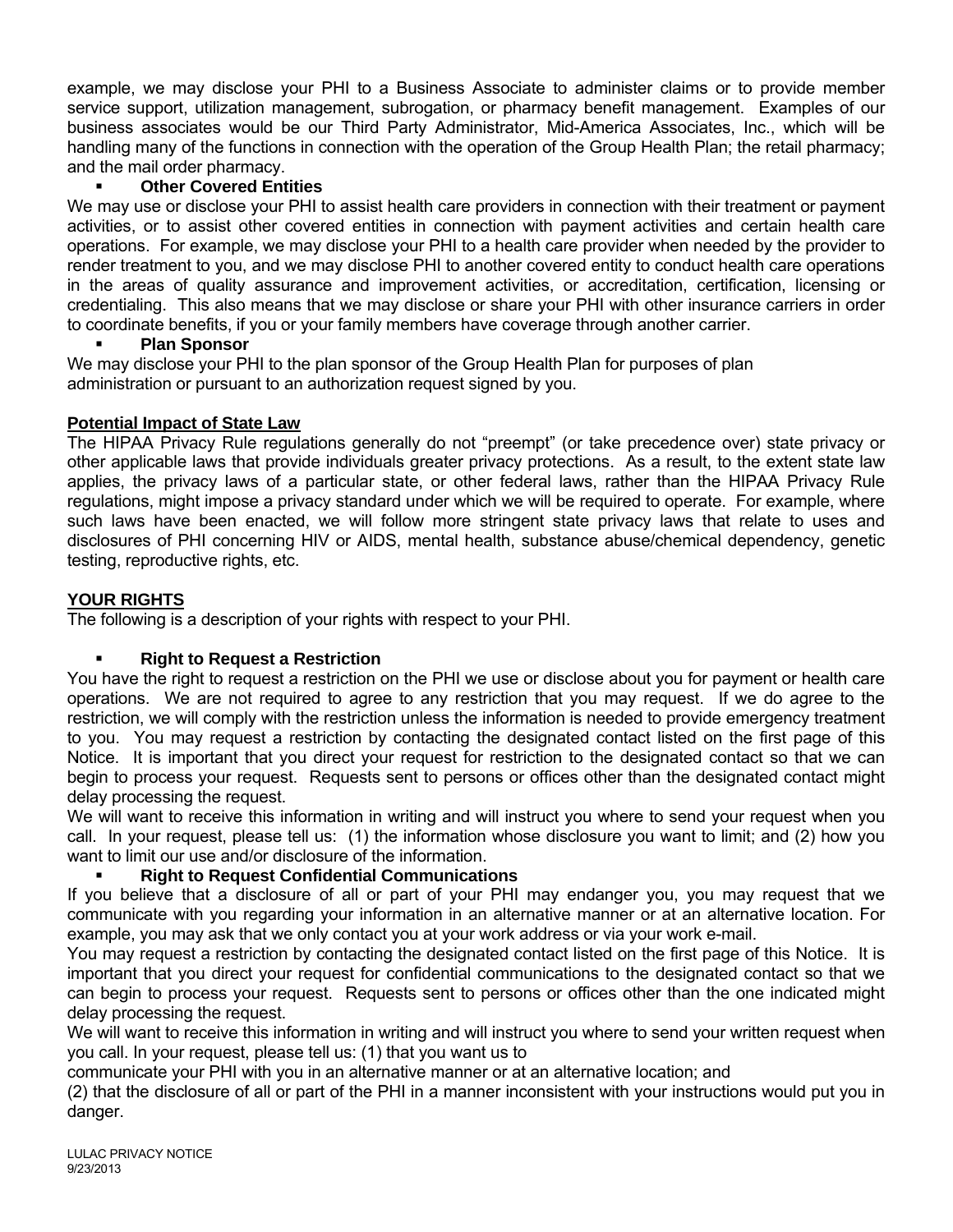We will accommodate a request for confidential communications that is reasonable and that states that the disclosure of all or part of your PHI could endanger you. As permitted by the HIPAA Privacy Rule, "reasonableness" will (and is permitted to) include, when appropriate, making alternate arrangements regarding payment.

Accordingly, as a condition of granting your request, you will be required to provide us information concerning how payment will be handled. For example, if you submit a claim for payment, state or federal law (or our own contractual obligations) may require that we disclose certain financial claim information to the plan participant (e.g., an Explanation of Benefits, or "EOB"). Unless you have made other payment arrangements, the EOB (in which your PHI might be included) will be released to the plan participant.

Once we receive all of the information for such a request (along with the instructions for handling future communications), the request will be processed usually within two business days.

Prior to receiving the information necessary for this request, or during the time it takes to process it, PHI might be disclosed (such as through an EOB). Therefore, it is extremely important that you contact the designated contact listed on the first page of this Notice as soon as you determine that you need to restrict disclosures of your PHI.

If you terminate your request for confidential communications, the restriction will be removed for all your PHI that we hold, including PHI that was previously protected. Therefore, you should not terminate a request for confidential communications if you remain concerned that disclosure of your PHI will endanger you.

## **Right to Inspect and Copy**

You have the right to inspect and copy your PHI that is contained in a "designated record set." Generally, a "designated record set" contains medical and billing records, as well as other records that are used to make decisions about your health care benefits. However, you may not inspect or copy psychotherapy notes or certain other information that may be contained in a designated record set.

To inspect and copy your PHI that is contained in a designated record set, you must submit your request to the designated contact listed on the first page of this Notice. It is important that you contact the designated contact to request an inspection and copying so that we can begin to process your request. Requests sent to persons, offices, other than the designated contact might delay processing the request. If you request a copy of the information, we may charge a fee for the costs of copying, mailing, or other supplies associated with your request.

We may deny your request to inspect and copy your PHI in certain limited circumstances. If you are denied access to your information, you may request that the denial be reviewed. To request a review, you must contact the designated contact listed on the first page of this Notice. A licensed health care professional chosen by us will review your request and the denial. The person performing this review will not be the same one who denied your initial request. Under certain conditions, our denial will not be reviewable. If this event occurs, we will inform you in our denial that the decision is not reviewable.

## **Right to Amend**

If you believe that your PHI is incorrect or incomplete, you may request that we amend your information. You may request that we amend your information by contacting the designated contact listed on the first page of this Notice. Additionally, your request should include the reason the amendment is necessary. It is important that you direct your request for amendment to the designated contact so that we can begin to process your request. Requests sent to persons or offices, other than the designated contact might delay processing the request.

In certain cases, we may deny your request for an amendment. For example, we may deny your request if the information you want to amend is not maintained by us, but by another entity. If we deny your request, you have the right to file a statement of disagreement with us. Your statement of disagreement will be linked with the disputed information and all future disclosures of the disputed information will include your statement.

## **Right of an Accounting**

You have a right to an accounting of certain disclosures of your PHI that are for reasons other than treatment, payment, or health care operations. No accounting of disclosures is required for disclosures made pursuant to a signed authorization by you or your personal representative. You should know that most disclosures of PHI will be for purposes of payment or health care operations, and, therefore, will not be subject to your right to an accounting. There also are other exceptions to this right.